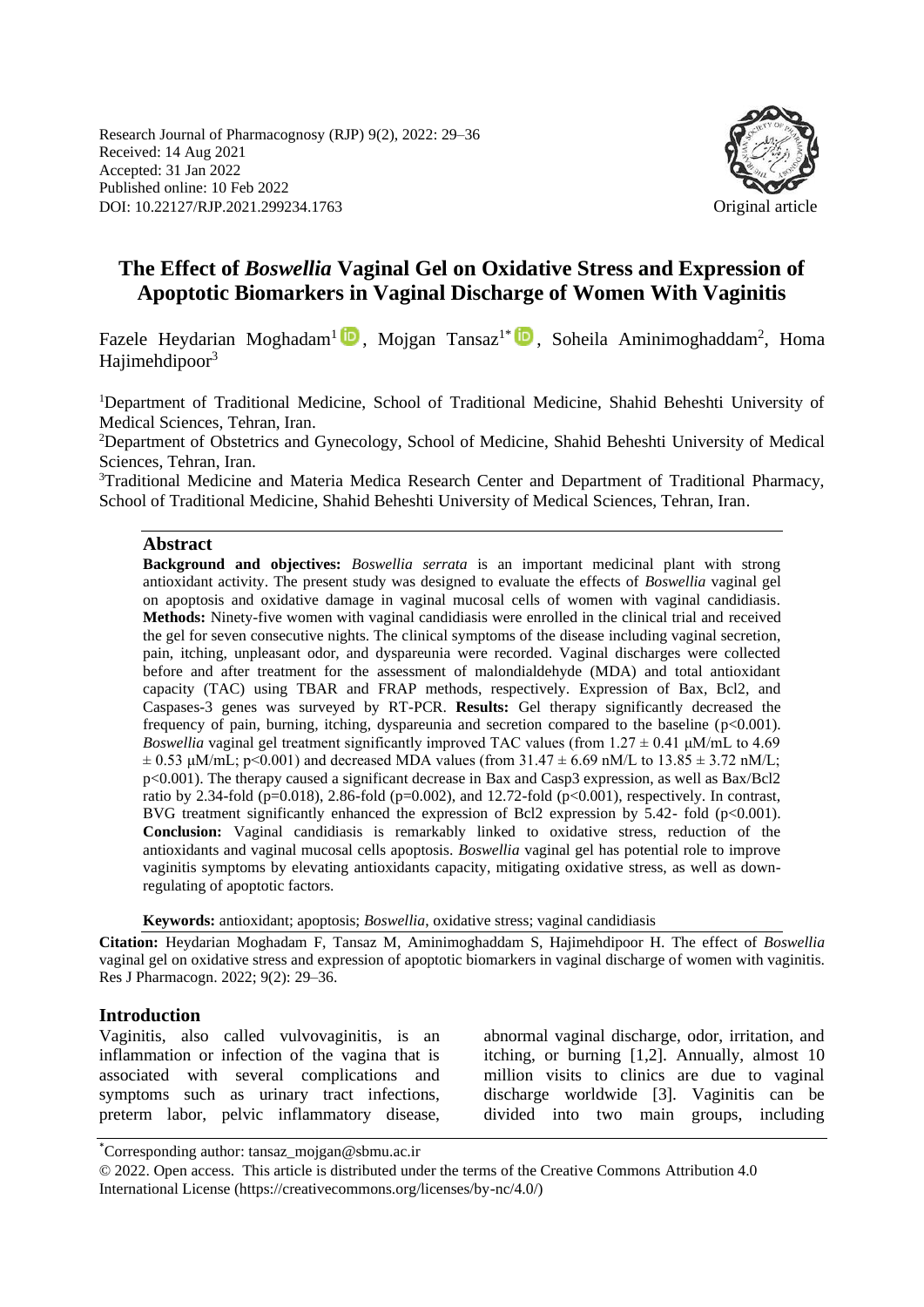infectious and non-infectious vaginitis.

Non-infectious vaginitis is often caused by factors such as allergic reaction, foreign body, chemical irritation, desquamative vaginitis and lichen planus [4]. In contrast, pathogens such as *Candida albicans*, *Trichomonas vaginalis and*  bacterial vaginosis are reported as the main causes of infectious vaginitis [1]. The mentioned infections are usually treated with appropriate medications properly. Vulvovaginal candidiasis is a main type of vaginitis that refers to vaginal and vulval symptoms caused most frequently by *Candida albicans*. vaginitis affects women's life quality by disruption of sexual activity, itching and vulvovaginal discomfort together with adverse effects on pregnancy and increasing the rate of sexually transmitted disease (STD) and pelvic inflammatory disease (PID) [5]. Understanding of the pivotal mechanisms behind vaginitis is of utmost important in its treatment. Oxidative stress (OS) that occurs as a result of over production of free radicals has been widely reported as possible mechanism for vaginitis development [6]. Although low concentration of ROS are reported to be essential for physiological functions, they can damage intra cellular macromolecules at high concentrations [7,8]. Chromosomal aberrations, altered gene expressions, mutations and single and doublestrand DNA breaks induced by ROS can trigger apoptosis [8,9]. For this reason, antioxidant supplementation has been proposed as a helpful strategy to mitigate oxidative damage in vaginitis [10].

Apoptosis is a form of programmed cell death that is modulated by a wide range of biomolecules such as Bax, Fas, P53, and Bcl2 [11]. While Bax protein triggers cells apoptosis, Bcl2 protein prohibits apoptosis through inhibiting the release of cytochrome C from mitochondria. Therefore, higher level of Bax protein to Bcl2 protein is frequently correlated to cells death or apoptosis. Caspases family, such as Caspases-3, -8 and -9 are important mediators of apoptotic proteins that cause cells apoptosis through their protease activity [11]. Therefore, caspases along with Bax and Bcl2 play essential roles in the regulation of apoptosis through the intrinsic pathway. Since oxidative stress is considered as one of the main factors for the induction of apoptosis, we hypothesize that antioxidant supplementation may decrease apoptosis in vaginitis.

*Boswellia* is an important traditional medicine plant that currently represents an interesting topic for pharmaceutical research. Some studies revealed its antioxidant and inflammatory properties [12,13]. More recently, we formulated a *Boswellia* vaginal gel using the extract of *Boswellia* oleogumresin [14]. *Boswellia serrata* is an important traditional medicinal plant with strong antioxidant activity. In the present study, we decided to evaluate the level of biomarkers of oxidative stress (e.g. total antioxidant and malondialdehyde levels) and expression of Bax, Bcl2, and Caspases-3 in vaginal discharge of women with vaginal candidiasis.

# **Material and Methods**

# **Ethical considerations**

This open label clinical trial study was approved by the Ethics Committee of the Shahid Beheshti University of Medical Sciences (ethical code [IR.SBMU.RETECH.REC.1399.1008\)](https://ethics.research.ac.ir/ProposalCertificateEn.php?id=178178&Print=true&NoPrintHeader=true&NoPrintFooter=true&NoPrintPageBorder=true&LetterPrint=true) and also registered at the Iranian Center for Clinical Trials (IRCT code No. 20200701047977N1).

We followed the declaration of Helsinki and considered ethics in our research. All patients entered the study based on their willingness and they signed a written informed consent form.

## **Chemicals**

RNX-Plus Kit (SinaClon; RN7713C, Iran); revert aid reverse transcriptase (Thermo science, Germany) and random hexamer primers (Thermo science, Germany); FRAP assay kit (Sigma-Aldrich-MAK369 MSDS, USA); TBAR kit (Cayman, USA). Carbomer and triethanolamin were provided from Merck (Germany). Propylene glycol was purchased from Dr. Mojallali (Iran).

## **Plant material**

*Boswellia* was purchased from a herbal market in Tehran and identified at the Herbarium of the Traditional Medicine and Materia Medica Research Center (TMRC), Shahid Beheshti University of Medical Sciences, Tehran, Iran with code 454-HMS.

## **Plant derived gel**

To prepare 100 g of *Boswellia* gel, 2 g of powdered *Boswellia* was dissolved in water/ propylene glycol solvent (80:20) on a shaker for 24 hours. The resulting extract was then filtered. Carbomer 940 (1 g) was dissolved in 70 mL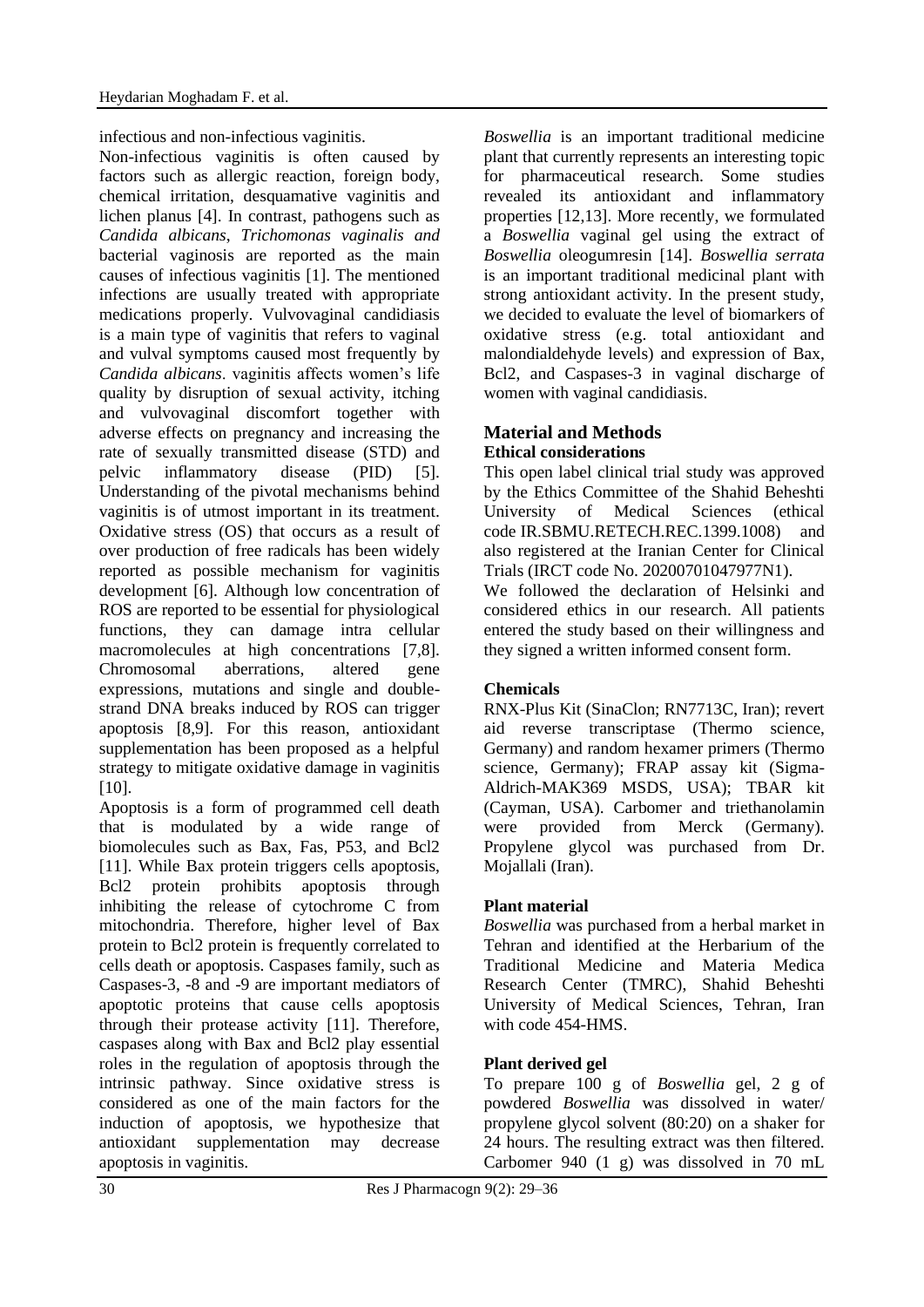water and then mixed with *Boswellia* extract. Triethanolamine was gently applied to form the gel. The gel's pH was adjusted around [14].

#### **Study design**

A clinical-trial study involving 95 women with vaginal candidiasis was conducted at Firoozgar Hospital (Tehran, Iran) from October 2020 to March 2021. All patients underwent clinical evaluations prior to enrolment in the study. Vaginitis was diagnosed by a specialist according to the laboratory tests after developing by the symptoms of pain, itching, unpleasant odor, secretion and dyspareunia. Vaginal candidiasis was diagnosed via vaginal discharge sample mixed with 10% potassium hydroxide (KOH) and examined by microscope with observation of fungal hyphae.

After patients selection based on inclusion criteria, a questionnaire was provided in which the age and clinical symptoms of the disease (vaginal discharge, pain, itching, unpleasant odor, and dyspareunia) were recorded. Then vaginal discharges were collected from the lateral sides of the vaginal wall using a swab for the measurement of oxidative stress biomarkers and gene expression analysis. The consort diagram for the study is summarized in Figure 1.

## **Inclusion criteria**

The inclusion criteria were a negative urinary tract infection (UTI), Pap smear and HPV DNA detection.

## **Exclusion criteria**

Pregnancy, receiving antibiotic therapy at least two weeks prior the study, diagnosis with a sexually transmitted disease, chronic systemic disease, and acute infections were the exclusion criteria for the study.

## **Treatments**

Recently, we formulated *Boswellia* vaginal gel [14]. In this study we used the *Boswellia* vaginal gel 2% for treatment of vaginal candidiasis. Patients used the gel vaginally for seven consecutive nights. Forty-eight hours after the final treatment, patients were referred to the hospital and clinical symptoms of the disease,

were recorded by the specialist. Vaginal discharges were again collected from the lateral sides of the vaginal wall using a sterilized swab and parameters of oxidative stress and gene expression analysis were assessed.

#### **Oxidative stress biomarkers**

Vaginal discharges were centrifuged at 1800 g for 10 min. the supernatants were used for the measurement of oxidative stress biomarkers and the pellets were applied for gene expression analysis. The total antioxidant capacity (TAC) of supernatants was measured by ferric reducing of antioxidant power (FRAP) method according to a previous study by Benize et al., [15]. Malondialdehyde (MDA) level in supernatants was measured using the thiobarbituric acid (TBA) method [16].

#### **Gene expression analysis**

The total RNA of pellets was extracted using RNX-Plus kit. To consider the quantity and quality of extracted RNAs, a Nanodrop ND-1000 spectrophotometer (Thermo Sci., Newington, USA) was applied. Revert aid reverse transcriptase and random hexamer primers were applied for cDNA synthesis at 42 °C for 1 h. A Rotor Gene 6000 (Corbett Research, Australia) thermocycler in 40 cycles was applied for amplifications. Each reaction included 4 μL master mix and 100 nM primers. Primer sequences are shown in Table 1.

The levels of mRNA were normalized relative to the amount of GAPDH mRNA. The relative expression of studied genes was calculated using  $2^{-\Delta Ct}$  method.

## **Statistical analysis**

Samples size was calculated using a standard formula (with α=0.05, 1-β=0.9, effect size=1 and r=3). All data are presented as means±SD. Crosstabs and Chi-Square tests were used to compare the percentage or frequency of parameters between before and after the study. A simple paired t-test was used to compare the mean of all data before and after the study. Data were analyzed using SPSS software (version 19); p<0.05 was considered as significant.

Table 1. Primers sequence of the studied genes

| Genes            | Forward                        | Reverse                       |
|------------------|--------------------------------|-------------------------------|
| Bax              | 5'-GAGGATGATTGCTGATGTGGATA-3   | 5'-CAGTTGAAGTTGCCGTCTG-3'     |
| Bcl <sub>2</sub> | 5'- GGAGCGTCAACAGGGAGATG-3'    | 5'-ACAGCCAGGAGAAATCAAACAGA-3' |
| Caspase 3        | 5'- AAGCCGAAACTCTTCATCATTCA-3' | 5'- GCCATATCATCGTCAGTTCCAC-3' |
| <b>GAPDH</b>     | 5'-AAGTTCAACGGCACAGTCAAGG-3'   | 5'-CATACTCAGCACCAGCATCACC-3'  |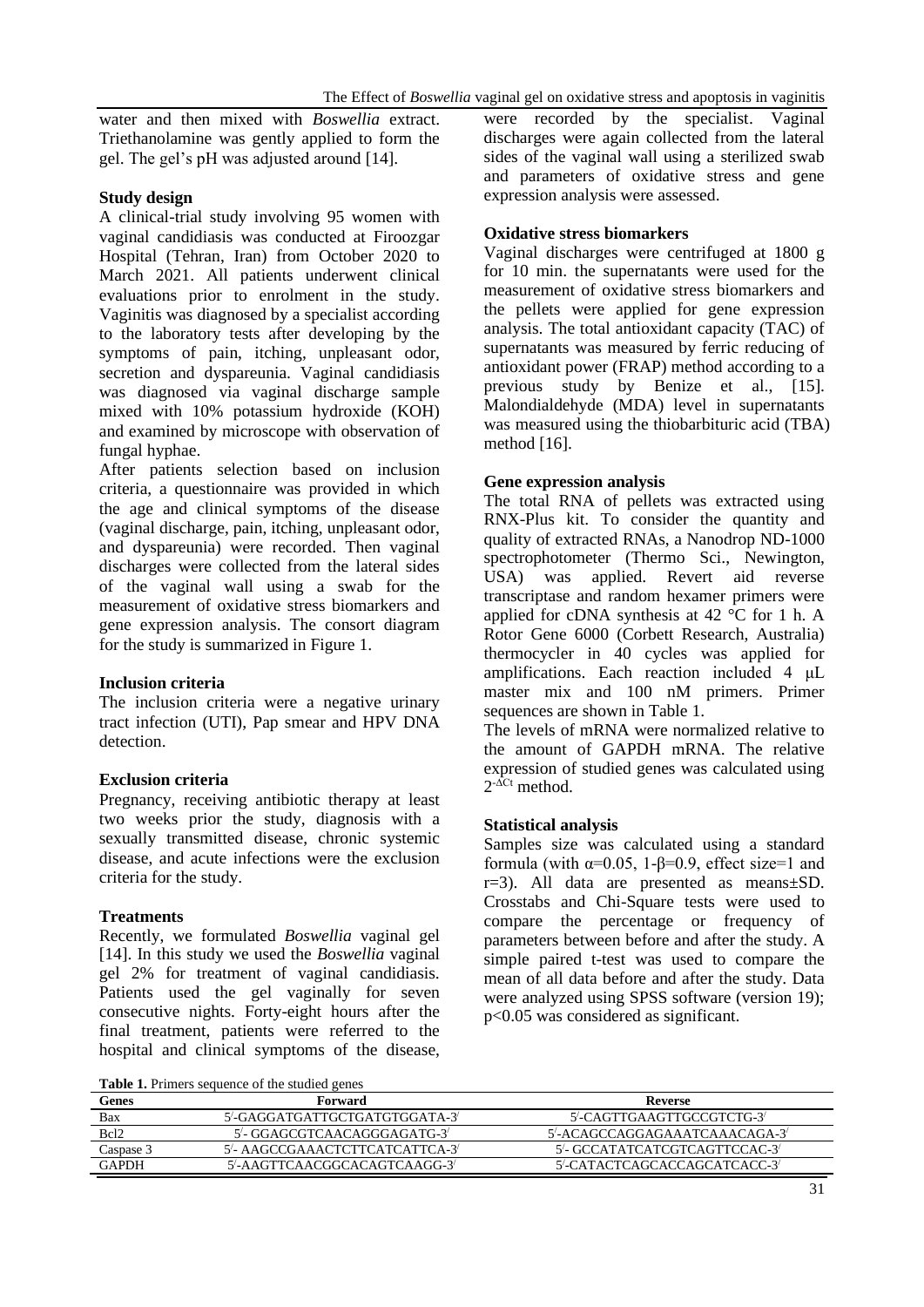**Table 2.** Comparison of the clinical outcomes before and after therapy in patients

|                | <b>Before</b> | After      | <b>p-Value</b>             |
|----------------|---------------|------------|----------------------------|
| Pain           | 61 (64.2%)    | $4(4.2\%)$ | $<$ 0.001 $\,$             |
| <b>Burning</b> | 81 (85.3%)    | $5(5.3\%)$ | $<$ 0.001 $\,$             |
| Itching        | 82 (86.3%)    | $3(3.2\%)$ | < 0.001                    |
| Dyspareunia    | 63 (66.3%)    | $(1.1\%)$  | $<$ 0.001 $\,$             |
| Secretion      | 93 (97.9%)    | $4(4.2\%)$ | $< \hspace{-0.005in}0.001$ |



**Figure 1.** Diagram of the process of sample selection and study method

#### **Results and Discussion**

A total of 95 cases with vaginal candidiasis were enrolled in the study. The mean age of individuals was  $35.89 \pm 9.07$  years. The clinical outcomes of *Boswellia* vaginal gel therapy on pain, burning, itching, dyspareunia, and secretion are summarized in Table 2. A significant different was found in the frequency of these clinical outcome before and after therapy. *Boswellia* vaginal gel treatment significantly decreased the frequency of pain, burning, itching, dyspareunia and secretion compared to before study (p<0.001; Table 2).

Comparison of FRAP value before and after

showed that the treatment significantly enhanced the mean values of FRAP from  $1.27 \pm 0.41$  $\mu$ mol/mL before the study to 4.69  $\pm$  0.53  $\mu$ mol/mL after the study (p<0.001) (Figure 3). *Boswellia* vaginal gel treatments significantly decreased MDA values from 31.47±6.69 nmol/L before the study to  $13.85 \pm 3.72$  nmol/L after the study ( $p<0.001$ ) (Figure 3). A significant difference was found in expression pattern of Bax, Bcl2, Bax/Bcl2 ratio and Caspase 3 between before and after the therapy (Figure 2). The vaginal discharge of women showed significantly downregulation of Bcl2, but

overexpression of Bax, Caspase 3 and Bax/Bcl2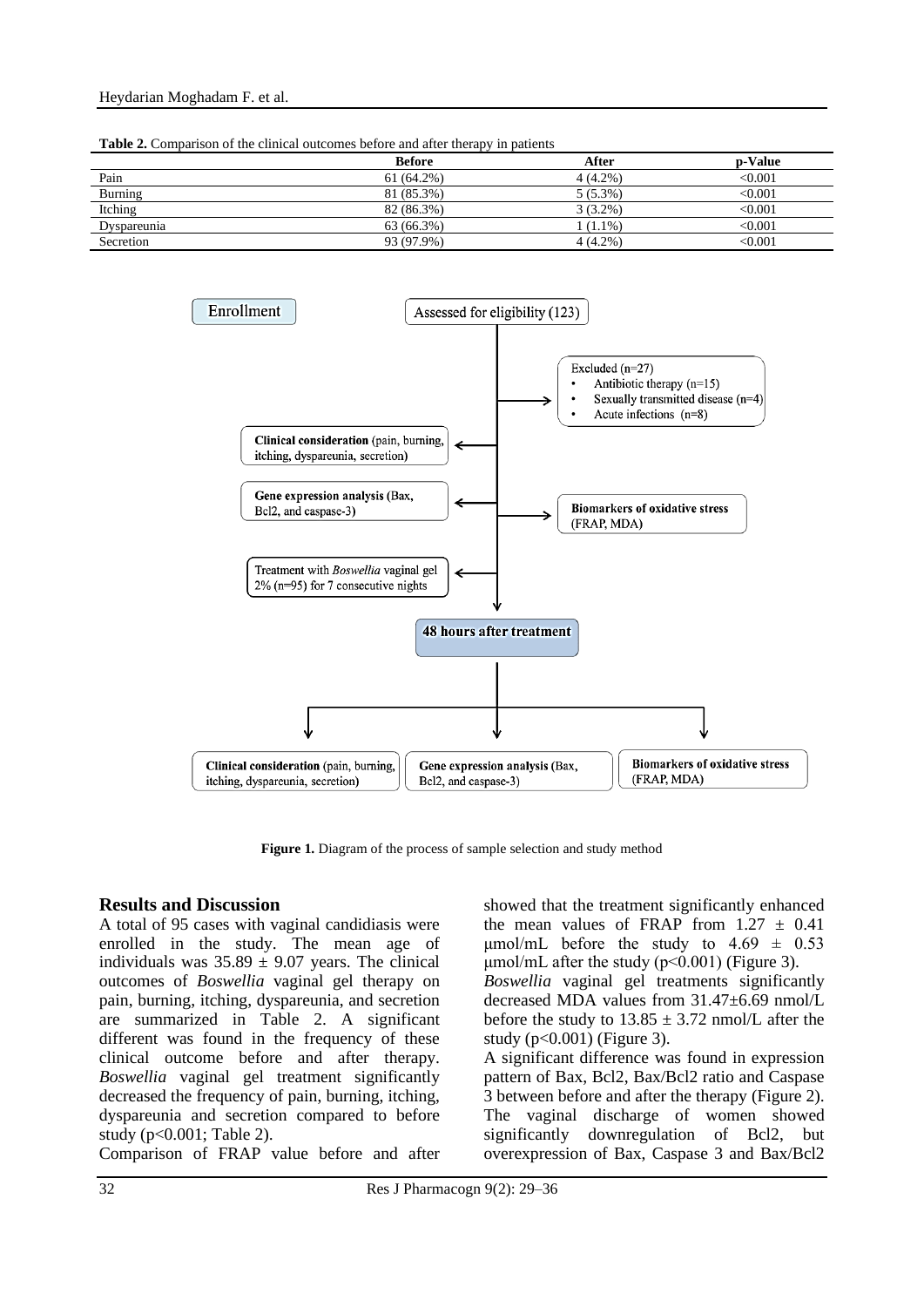ratio before the study. However, *Boswellia*  vaginal gel treatment improved the expression Bcl2 and downregulated Bax, Bax/Bcl2 ratio and Caspase 3 expression.

Compared to the baseline, the gel resulted in a significant decrease in Bax and Caspase-3 expression, and Bax/Bcl2 ratio by 2.34-fold (p=0.018; Figure 2), 2.86-fold (p=0.002; Figure 2), and 12.72-fold (p<0.001; Figure 2), respectively. In contrast, the treatment significantly enhanced the expression of Bcl2 by 5.42-fold  $(p<0.001$ ; Figure 2) compared to the before study.

In the present research we evaluated the effect of a formulated *Boswellia* vaginal gel on clinical symptoms, oxidative stress biomarkers and gene expression of apoptotic biomarkers in vaginal discharges of women with vaginal candidiasis. Our findings revealed that *Boswellia* gel treatment for a period of 7 days significantly improved clinical symptoms of vaginal candidiasis. The frequency of pain, burning, itching, dyspareunia, and vaginal secretion were significantly decreased after the therapy.

We found that vaginal candidiasis is associated with a significant depletion of total antioxidants and increased levels of MDA in vaginal discharges. Vaginal candidiasis was significantly associated with overexpression of Bax and Caspase 3 genes and down-regulation of Bcl2 gene in the vaginal discharges. Our findings support the idea that clinical symptoms of vaginal candidiasis are likely mediated through the induction of oxidative stress apoptosis of vaginal cells. Several documents have reported apoptosis and oxidative stress in the vaginal epithelial cells of women with vaginitis. For instance, based on the study by Chen et al. [6], high levels of MDA, H2O2, antioxidants depletion, and DNA breaks were reported in vaginal epithelial cells of 100 women with vaginitis. More importantly, high levels of apoptotic biomarkers such as Bax, caspase 3 and cytochrome C were reported in the same cases. These data are in agreement with our findings. Desdicioglu et al. [17] compared the content of disulphide and native/total thiol ratio in cases with vaginitis and healthy females; unlike the disulphide level, levels of native/total thiol ratio, were surprisingly lower in women with vaginitis. They concluded that in the absence of native thiol groups as the pivotal elements of antioxidant enzymes activity, oxidative stress and inflammation can be considered as the chief causes of vaginitis. Roselletti et al. [18] evaluated the rate of apoptosis induced by oxidative stress in the vaginal epithelial cells collected from women with bacterial vaginosis. Based on their findings, inflammatory biomarkers and caspase-3 activity significantly increased in the separated cells.



**Figure 2.** Comparison of the ratio of gene expression before and after treatment with *Boswellia* vaginal gel. Paired-t-test was applied to compare the gene expression before and after therapy.  $\degree$ p<0.001 compared to before study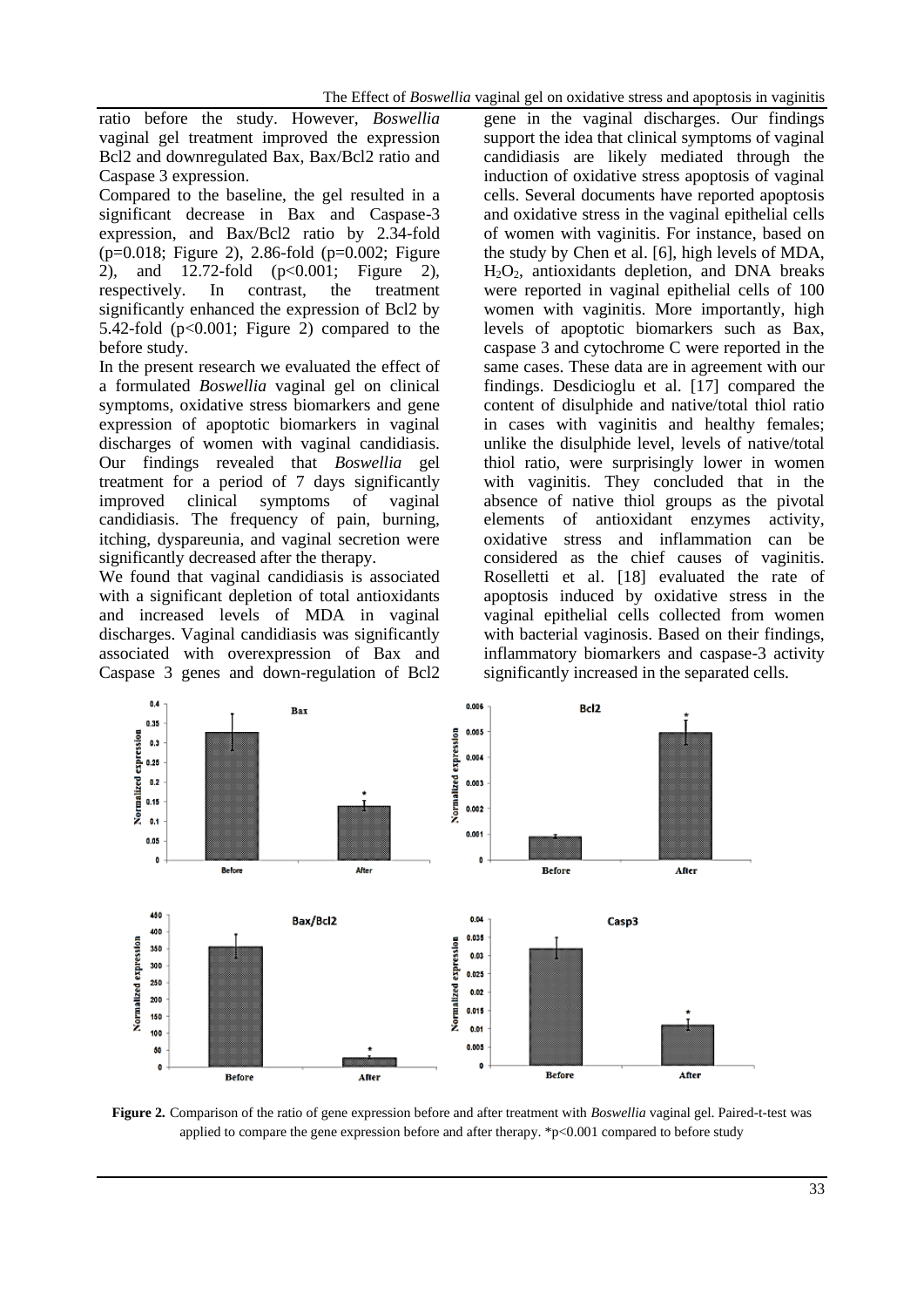

**Figure 3.** Comparison of the mean of FRAP and MDA value before and after treatment with *Boswellia* vaginal gel. Paired-t-test was applied to compare mean value of FRAP and MDA between before and after therapy. \*p<0.001 compared to before study.

In another research, Guo et al. [10] analyzed cervico-vaginal fluid of women with vaginitis for oxidative stress biomarkers. Their results showed a remarkable increase in the levels of MDA and  $H<sub>2</sub>O<sub>2</sub>$  while the catalase (CAT) activity was dropped. Similar to these findings we realized that antioxidant capacity is peculiarly decreased in females with vaginitis. Furthermore, our data confirmed the previous findings that vaginal mucosa epithelial cells in patients with vaginitis undergo oxidative stress induced apoptosis. Hence, all these data support the idea of involvement of oxidative stress in vaginitis and that antioxidant therapy can be adopted as a viable solution for vaginitis.

According to these findings and the concepts of vaginitis pathogenesis, it would be logical to use antioxidants that protect vaginal mucosal cells against oxidative stress and apoptosis. Here, we considered the effect of a formulated *Boswellia*  vaginal gel to mitigate oxidative stress and vaginal mucosal cells apoptosis caused by vaginitis. In our study, the treatment significantly decreased vaginitis symptoms. This effect was associated with a significant increase in total antioxidant capacity and a significant decrease in MDA content in vaginal discharge. Interestingly, we found that *Boswellia* vaginal gel treatment not only improved the total antioxidants capacity, but also attenuated oxidative stress, expression of apoptotic (Bax, Caspase 3 and Caspase 8) and increases anti-apoptotic mediators (Bcl2). These data indicate that *Boswellia* vaginal gel can be helpful in mitigating oxidative stress and vaginal mucosal cells apoptosis in individuals who chronically suffer from vaginitis. To support these findings, some studies revealed that antioxidants therapy attenuate inflammation and oxidative stress by diminishing ROS production and apoptosis, as well as down-regulation of inflammatory cytokines and increasing of antiinflammatory mediators and antioxidants contents. For instance, in a one week study by Chen et al. [6], patients with vaginitis were daily treated with vitamin C vaginal tablets (250 mg). They reported that vitamin C can significantly decrease oxidative stress biomarkes and cell death in mucosa epithelial cells. Angelucci et al. [19amin A, C and E on vaginal dryness in young females. According to them, vaginal health index was improved in 87% of patients after antioxidant therapy which is possibly due to inhibition of oxidative stress and inflammation. Plants have always been in the core of attention for their antioxidant and anti-inflammatory effects and thus considered for the treatment of vaginitis [20]. For example, Ma et al. [21] surveyed the anti-apoptotic effects of berberine, in 180 women with bacterial vaginitis. They reported that berberine therapy can not only decrease the rate of cell program death apoptosis and oxidative stress biomarkers, but also can surge the activity of catalase and superoxide dismutase in the cells removed from the vagina.

## **Conclusion**

In summary, oxidative stress, antioxidant depletion and vaginal mucosal cells apoptosis are the main reasons for the development and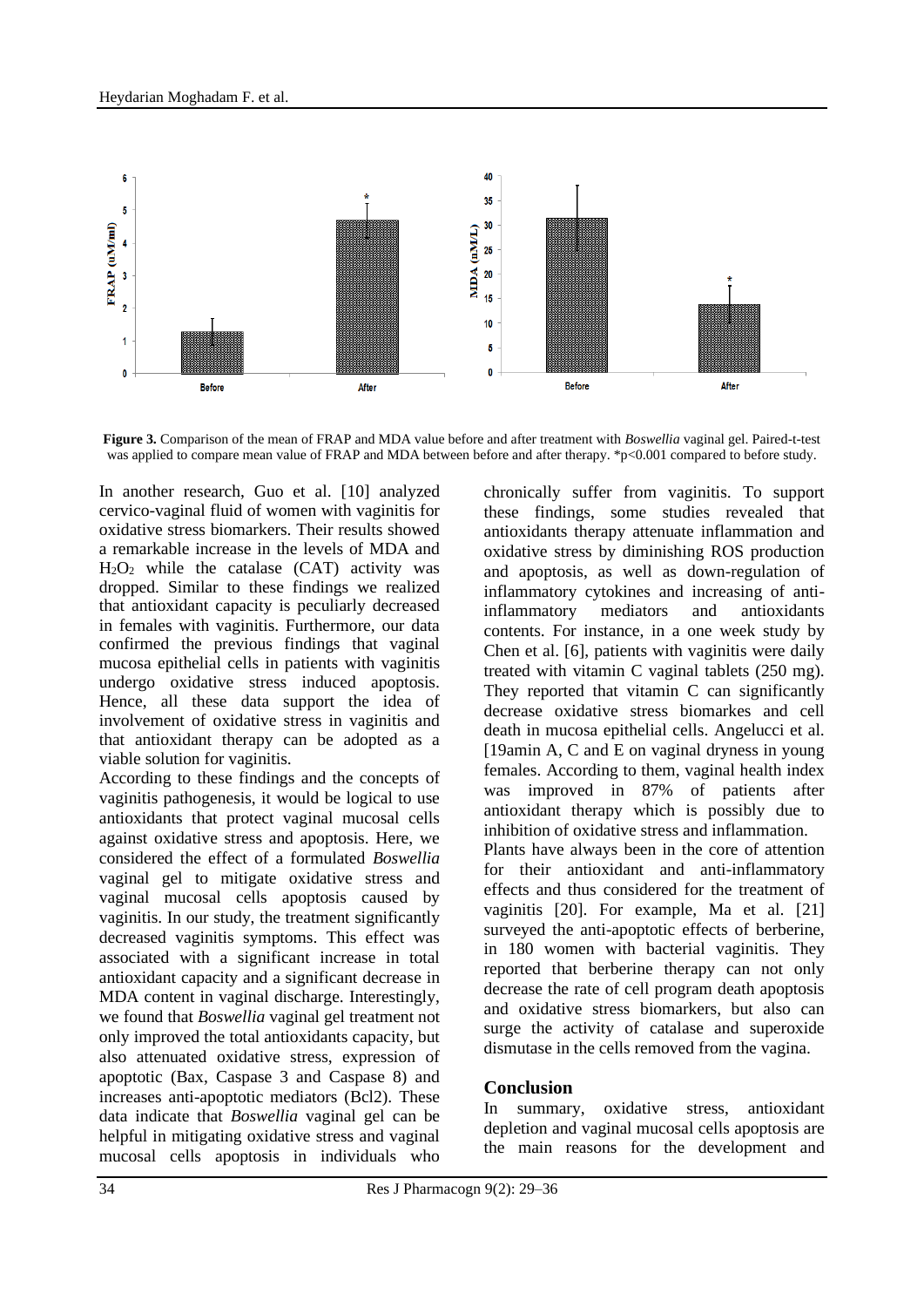pathogenesis of vaginitis. *Boswellia* vaginal gel treatment has positive effect on vaginitis symptoms through protecting vaginal mucosal cells against oxidative damages and apoptosis. Thus, it may have successful effects against vaginitis; however, the open label design was the main limitation of our study.

#### **Acknowledgments**

This article is based on the results of a PhD thesis (thesis No. 219, grant No. 22541, School of Traditional medicine, Shahid Beheshti University of Medical Sciences). We would like to express special gratitude to our colleagues in the Department of Traditional Medicine and other staff members who continuously supported us through this study.

## **Author contributions**

Fazele Heydarian Moghadam was responsible for data collection and writing the primary draft of the manuscript; Mojgan Tansaz supervised the study and revised the final draft; Soheila Aminimoghaddam contributed to the data analysis; Homa Hajimehdipoor prepared the gel.

#### **Declaration of interest**

The authors declare that there is no conflict of interest. The authors alone are responsible for the accuracy and integrity of the paper content.

## **References**

- [1] Hainer BL, Gibson MV. Vaginitis*. Am Fam Physician*. 2011; 83(7): 807–815.
- [2] Reid G. Is bacterial vaginosis a disease? *Appl Microbiol Biotechnol*. 2018; 102(2): 553–558.
- [3] Mashburn J. Etiology, diagnosis, and management of vaginitis*. J Midwifery Womens Health*. 2006; 51(6): 423–430.
- [4] Paladine HL, Desai UA. Vaginitis: diagnosis and treatment*. Am Fam Physician*. 2018; 97(5): 321–329.
- [5] Cohen CR, [Lingappa](https://www.ncbi.nlm.nih.gov/pubmed/?term=Lingappa%20JR%5BAuthor%5D&cauthor=true&cauthor_uid=22745608) JR, [Baeten](https://www.ncbi.nlm.nih.gov/pubmed/?term=Baeten%20JM%5BAuthor%5D&cauthor=true&cauthor_uid=22745608) JM, [Ngayo](https://www.ncbi.nlm.nih.gov/pubmed/?term=Ngayo%20MO%5BAuthor%5D&cauthor=true&cauthor_uid=22745608) MO, [Spiegel](https://www.ncbi.nlm.nih.gov/pubmed/?term=Spiegel%20CA%5BAuthor%5D&cauthor=true&cauthor_uid=22745608) CA, [Hong](https://www.ncbi.nlm.nih.gov/pubmed/?term=Hong%20T%5BAuthor%5D&cauthor=true&cauthor_uid=22745608) T, [Donnell](https://www.ncbi.nlm.nih.gov/pubmed/?term=Donnell%20D%5BAuthor%5D&cauthor=true&cauthor_uid=22745608) D, [Celum](https://www.ncbi.nlm.nih.gov/pubmed/?term=Celum%20C%5BAuthor%5D&cauthor=true&cauthor_uid=22745608) C, [Kapiga](https://www.ncbi.nlm.nih.gov/pubmed/?term=Kapiga%20S%5BAuthor%5D&cauthor=true&cauthor_uid=22745608) S, [Delany](https://www.ncbi.nlm.nih.gov/pubmed/?term=Delany%20S%5BAuthor%5D&cauthor=true&cauthor_uid=22745608) S, [Bukusi](https://www.ncbi.nlm.nih.gov/pubmed/?term=Bukusi%20EA%5BAuthor%5D&cauthor=true&cauthor_uid=22745608) EA. Bacterial vaginosis associated with increased risk of female-to-male HIV-1 transmission: a prospective cohort analysis among African couples*. PLoS Med*. 2012; 9(6): 1–9.
- [6] Chen Z, [Zhang](https://www.ncbi.nlm.nih.gov/pubmed/?term=Zhang%20Z%5BAuthor%5D&cauthor=true&cauthor_uid=26558281) Z, [Zhang](https://www.ncbi.nlm.nih.gov/pubmed/?term=Zhang%20H%5BAuthor%5D&cauthor=true&cauthor_uid=26558281) H, [Xie](https://www.ncbi.nlm.nih.gov/pubmed/?term=Xie%20B%5BAuthor%5D&cauthor=true&cauthor_uid=26558281) B. Analysis of the oxidative stress status in nonspecific vaginitis and its role in vaginal epithelial cells apoptosis*. Biomed Res Int*. 2015; Article

ID 795656.

- [7] Beigi Harchegani A, Khor A, Tahmasbpour E, Ghatrehsamani M, Bakhtiari Kaboutaraki H, Shahriary A. Role of oxidative stress and antioxidant therapy in acute and chronic phases of sulfur mustard injuries: a review*. Cutan Ocul Toxicol*. 2019; 38(1): 9–17.
- [8] Colagar AH, Marzony ET, Chaichi MJ. Zinc levels in seminal plasma are associated with sperm quality in fertile and infertile men*. Nutr Res*. 2009; 29(2): 82–88.
- [9] Beigi Harchegani A, Rahmani H, Tahmasbpour E, Shahriary A. Hyperviscous semen causes poor sperm quality and male infertility through induction of oxidative stress*. Curr Urol.* 2019; 13(1): 1–6.
- [10] Guo HY, Hu XM, Han DD, Wang ZP. Lipid peroxidation and antioxidant status in vagina microenvironment of patients with several common vaginitis*. Clin Exp Obstet Gynecol*. 2013; 40(3): 331–336.
- [11] Mahdavi LS, Khodarahmi P, Hayati Rodbari N. Effects of intraperitoneal administration of cadmium on apoptotic Bcl-2 and Bax genes expression in rat hippocampal cells*. Novin Genetic*. 2017; 12(1): 81–89.
- [12] Hartmann RM, [Martins](https://pubmed.ncbi.nlm.nih.gov/?term=Morgan+Martins+MI&cauthor_id=22451119) MIM, [Tieppo](https://pubmed.ncbi.nlm.nih.gov/?term=Tieppo+J&cauthor_id=22451119) J[,](https://pubmed.ncbi.nlm.nih.gov/?term=Fillmann+HS&cauthor_id=22451119) [Fillmann](https://pubmed.ncbi.nlm.nih.gov/?term=Fillmann+HS&cauthor_id=22451119) HS, [Marroni](https://pubmed.ncbi.nlm.nih.gov/?term=Marroni+NP&cauthor_id=22451119) NP. Effect of *Boswellia serrata* on antioxidant status in an experimental model of colitis rats induced by acetic acid*. Dig Dis Sci*. 2012; 57(8): 2038– 2044.
- [13] Azemi ME, [Namjoyan](https://pubmed.ncbi.nlm.nih.gov/?term=Namjoyan+F&cauthor_id=24624177) F, [Khodayar](https://pubmed.ncbi.nlm.nih.gov/?term=Khodayar+MJ&cauthor_id=24624177) MJ, [Ahmadpour](https://pubmed.ncbi.nlm.nih.gov/?term=Ahmadpour+F&cauthor_id=24624177) F, [Darvish Padok](https://pubmed.ncbi.nlm.nih.gov/?term=Darvish+Padok+A&cauthor_id=24624177) A, [Panahi](https://pubmed.ncbi.nlm.nih.gov/?term=Panahi+M&cauthor_id=24624177) M. The antioxidant capacity and anti-diabetic effect of *Boswellia serrata* Triana and planch aqueous extract in fertile female diabetic rats and the possible effects on reproduction and histological changes in the liver and kidneys*. Jundishapur J Nat Pharm Prod*. 2012; 7(4): 168–175.
- [14] Dehdari S, Hajimehdipoor H, Ara L, Tansaz M. Formulation and quality assessment of *Boswellia* vaginal gel*. Res J Pharmacogn*. 2021; 8(2): 1–4.
- [15] Benzie IF. Lipid peroxidation: a review of causes, consequences, measurement and dietary influences*. Int J Food Sci Nutr*. 1996; 47(3): 233–261.
- [16] Rao B, [Soufir](https://pubmed.ncbi.nlm.nih.gov/?term=Soufir+JC&cauthor_id=2793053) JC, [Martin](https://pubmed.ncbi.nlm.nih.gov/?term=Martin+M&cauthor_id=2793053) M, [David](https://pubmed.ncbi.nlm.nih.gov/?term=David+G&cauthor_id=2793053) G. Lipid peroxidation in human spermatozoa as related to midpiece abnormalities and motility*. Gamete Res*. 1989; 24(2): 127–134.